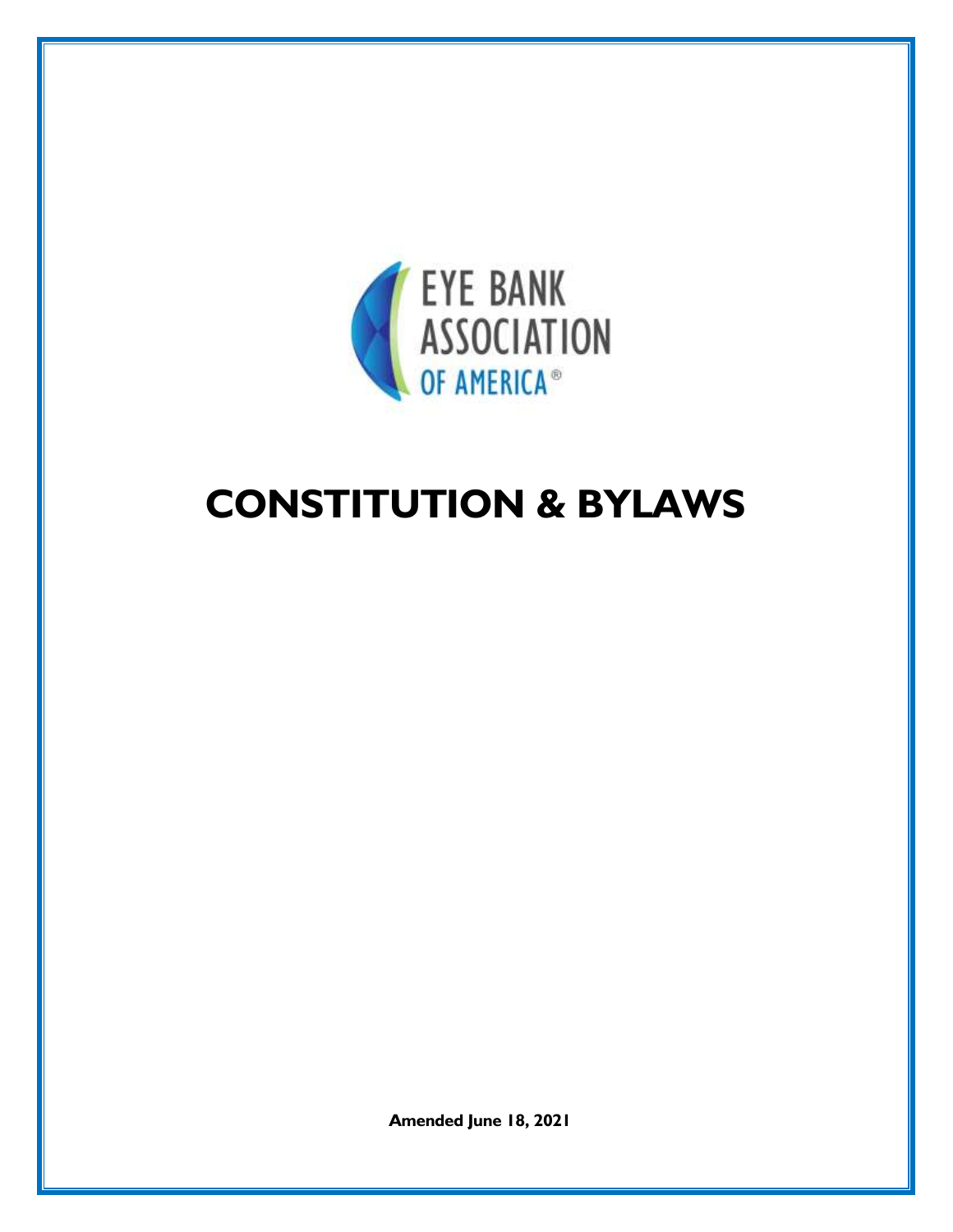# **ARTICLE 1 - NAME, MISSION, OFFICES AND AGENTS**

- 1.1 Name: The Name of the Association shall be the Eye Bank Association of America.
- 1.2 Mission: The EBAA champions the restoration of sight through core services to members which advance donation, transplantation, and research in their communities and throughout the world.
- 1.3 Offices: The Association shall continuously maintain in the District of Columbia a registered office at such place as may be designated by the Board of Directors. The principal office of the Association and such other offices as it may establish shall be located at such place(s), either within or outside the District of Columbia, as may be designated by the Board of Directors.
- 1.4 Registered Agent: The Association shall continuously maintain within the District of Columbia a registered agent, which shall be designated by the Board of Directors.
- 1.5 Changes: Any change in the registered office or registered agent of the Association shall be accomplished in compliance with the District of Columbia Non-Profit Corporation Act and these Bylaws.

# **ARTICLE 2 – MEMBERSHIP**

- 2.1 Categories of Membership:
	- A. Active (Accredited) Comprehensive U.S. Membership: An eye bank (or group of eye banks organized and operated as a single legal entity) is eligible for Active (Accredited) Comprehensive U.S. Membership if it (or in the case of a group, each of its members): (1) is organized under the laws of a state, or the District of Columbia, of the United States and is an organization exempt from federal taxation under Sections  $501(c)(3)$ ,  $501(c)(4)$  or 501(c)(6) of the Internal Revenue Code, or another provision deemed analogous by the Association; (2) provides evidence satisfactory to the Association that it has support among the medical and ophthalmological communities; (3) performs all functions of a comprehensive eye bank, as defined by the Association's Medical Standards; (4) has successfully completed the Association's accreditation process; (5) confirms adherence to the Association's Principles of Professional Conduct (6) is current on all financial obligations to the Association
	- B. Active (Accredited) Specific Services U.S. Membership: An eye bank or a group of eye banks or entity(ies) is eligible for Active (Accredited) Specific Services U.S. Membership if it: (1) is organized under the laws of a state, or the District of Columbia, of the United States and is an organization exempt from federal taxation under Sections  $501(c)(3)$ , 501(c)(4) or 501(c)(6) of the Internal Revenue Code, or another provision deemed analogous by the Association; (2) provides evidence satisfactory to the Association that it has substantial support among the medical and ophthalmological communities;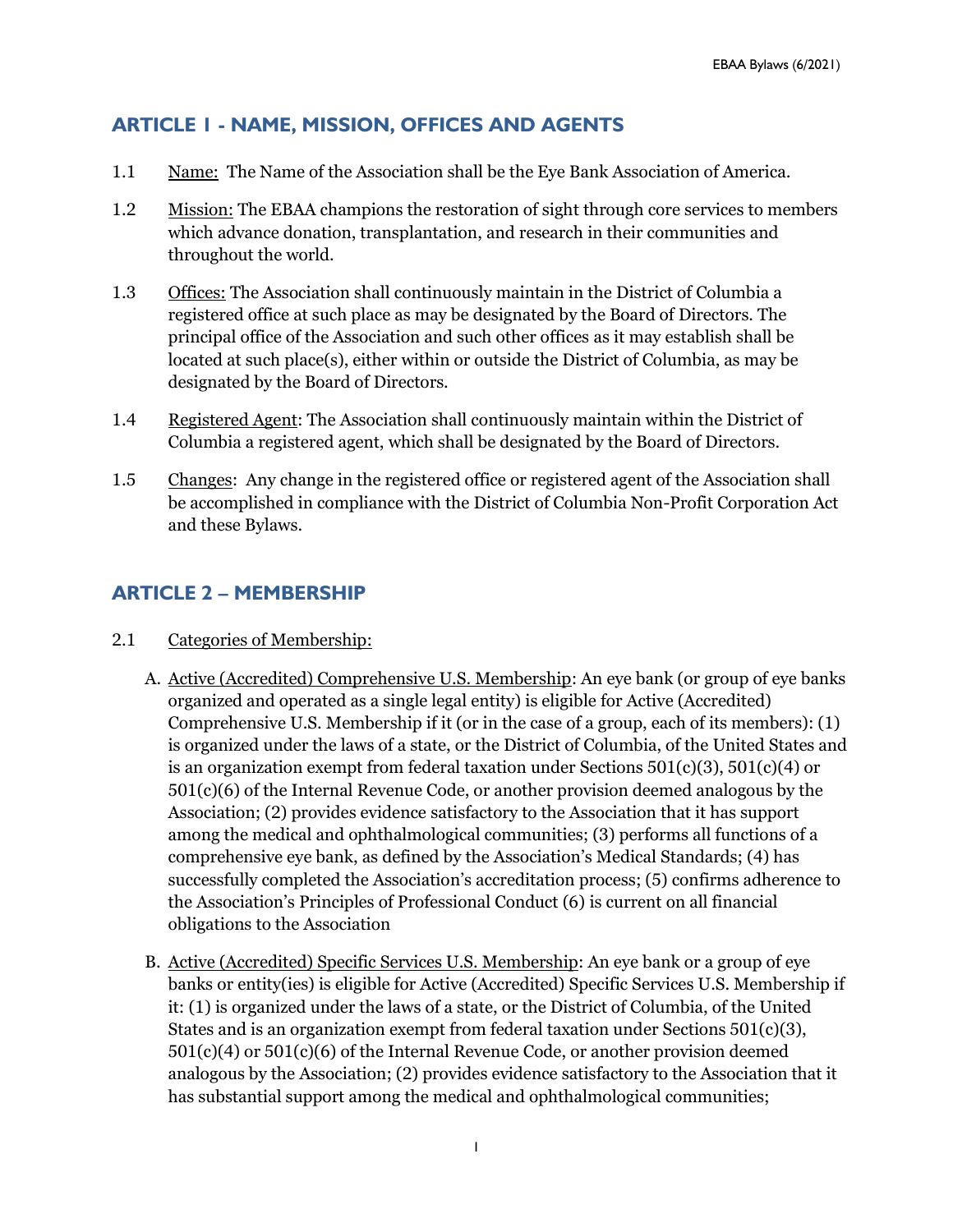(3) performs one or more eye bank functions but fewer than the full functions of a comprehensive bank as defined by the Association's Medical Standards; (4) has successfully completed the Association's accreditation process for those specific eye banking activities it performs; (5) confirms adherence to the Association's Principles of Professional Conduct; and (6) is current on all financial obligations to the Association.

- C. Associate (Unaccredited) U.S. Membership: An eye bank or a group of eye banks or entity(ies) that performs eye bank activities is eligible for Associate (Unaccredited) U.S. Membership if it meets all the requirements for Active (Accredited) Comprehensive or, alternatively, Active (Accredited) Specific Services U.S. Membership except that it has not yet met or does not currently meet the Association's requirements for accreditation.
- D. Active (Accredited) Comprehensive International Membership: An eye bank or group of eye banks or entity(ies) located outside the United States is eligible for Active (Accredited) Comprehensive International Membership if it meets the requirements deemed by the Association to be substantially equivalent to those for Active (Accredited) Comprehensive U.S. Membership, except that it is organized as a charitable, educational or social welfare organization under applicable law of a foreign nation or political subdivision thereof.
- E. Active (Accredited) Specific Services International Membership: An eye bank or a group of eye banks or entity(ies) that performs one or more eye bank activities but fewer than the full functions of a comprehensive bank, and is located outside the United States is eligible for Active (Accredited) Specific Services International Membership if it meets the requirements substantially equivalent to those for Active (Accredited) Limited Specific Services U.S. Membership.
- F. Associate (Unaccredited) International Membership: An eye bank or group of eye banks or entity(ies) that perform(s) one or more eye bank activities but fewer than the full functions of a comprehensive bank, and is located outside the United States is eligible for Associate (Unaccredited) International Membership if it meets all the criteria for Active (Accredited) Comprehensive or, alternatively, Active (Accredited) Specific Services International Membership except that it has not yet met or does not currently meet the Association's requirements for accreditation.
- 2.2 Procedures for Admission: Any applicant for membership in any category shall submit such information and pay such application fee and/or financial obligation as may be required by the Association. The application shall be received in the office of the Association headquarters and forwarded to the appropriate committee for action. Admission to membership requires approval of the majority of the Board of Directors.
- 2.3 Dues: Members shall be required to pay such dues for their category of membership as may from time to time be (1) recommended by the Board and approved by the House of Delegates for members in categories A and B; and (2) approved by the Board for members in categories C, D, E, and F.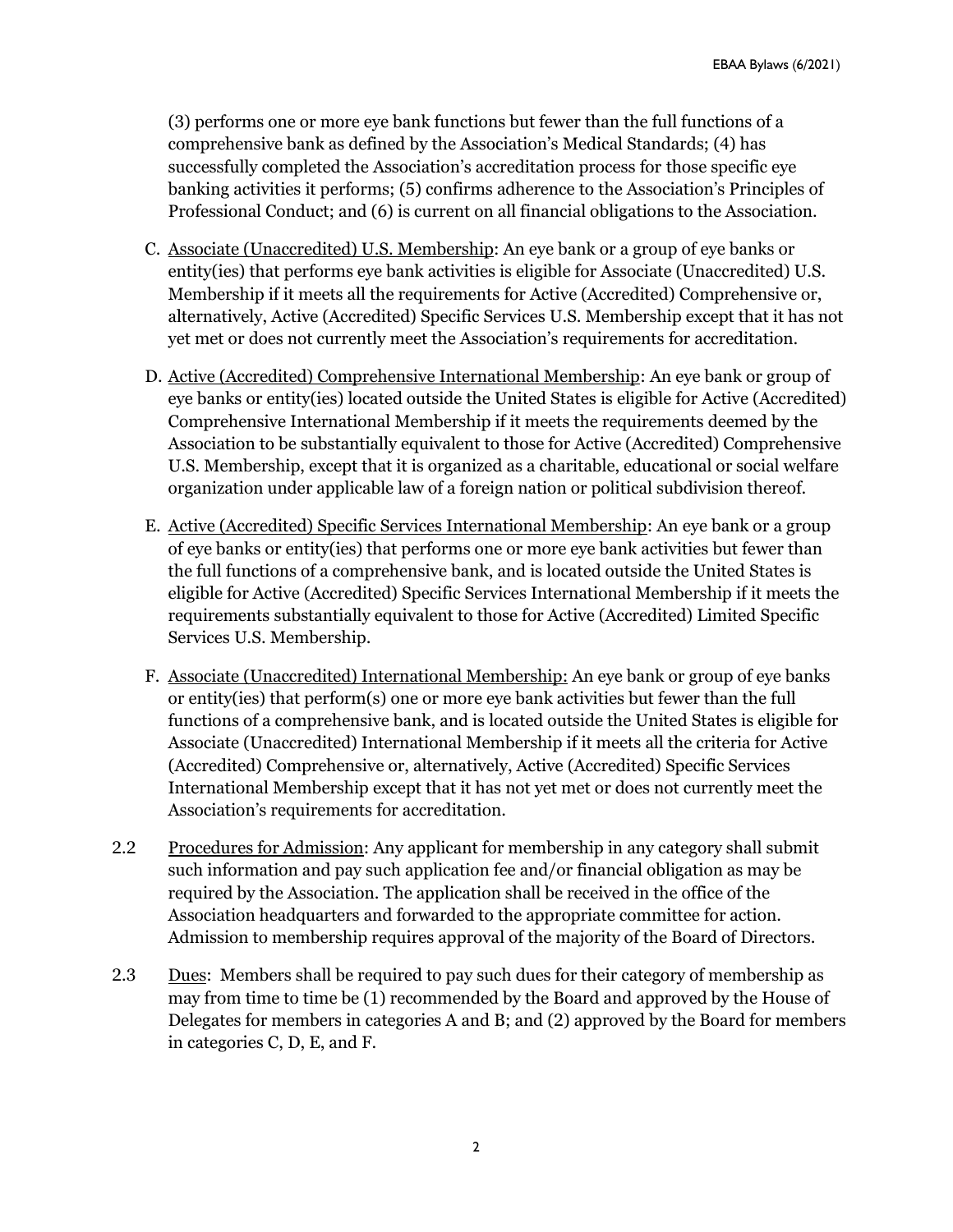2.4 Rights and Privileges of Membership: All EBAA members shall have the right to (1) attend the annual meeting, (2) receive information provided by the EBAA office on behalf of the Association regarding activities and developments which affect the field of eye banking (3) receive such other benefits, if any, as may be determined by the Board.

 All Accredited members shall also have the right to (1) be allocated votes in accordance with Section 3.2, and vote on both binding and non-binding issues presented to the House of Delegates or at other times when members are permitted to vote; (2) nominate candidates for, and themselves serve in, officer and director positions, (3) serve as voting members of Committees and Boards of the Association.

 All Unaccredited members shall also have the right to be allocated votes in accordance with Section 3.2, and vote only on non-binding issues presented to the House of Delegates or at other times when members are permitted to vote.

 No member of the Association may assess dues or adopt policies on behalf of the EBAA, or purport to speak for the Association, without the prior written consent of the Association Chair or President/CEO acting in their capacities of Chairman and President/CEO, respectively. When representing themselves as members of the Association, all members must identify themselves by their proper membership category. Members must clearly indicate the functions for which they are accredited or, if unaccredited, must identify themselves as such.

- 2.5 Meetings: An annual meeting of members of the Association shall be held at such time and place, within or outside the District of Columbia, as the Board of Directors shall designate. Appropriate notice of such meetings shall be given to members. Special meetings of the Association may be called by the Chair, or by one-third of the voting members. Members shall be entitled to vote on any matter on which members are entitled to vote based on the number of delegates set forth in Section 3.2. Only delegates appointed by those members in good standing who are current in all financial obligations owed to the Association may vote.
- 2.6 Change or Termination of Membership: The Association may change membership status of an Association member for the following reasons:
	- a) failure to pay required dues;
	- b) failure to satisfy Accreditation criteria;
	- c) for other reasonable cause.

 The Association shall advise the member in writing of the proposed action. The member shall have thirty (30) calendar days to respond, or for 2.6(a) to pay any outstanding financial obligations to the Association and close their case. For 2.6(b) the Association shall follow procedures outlined in the Accreditation Policy & Procedures Manual; for 2.6(c), the member may accept the decision or may appeal the matter to the Board of Directors. The Board of Directors shall provide the member with a written statement of its decision. The Board of Directors decision shall be final. Members shall retain all rights up to the final determination of their membership status. Members agree that they shall exhaust the remedies provided in this process before they seek any judicial review or action respecting their membership in the Association.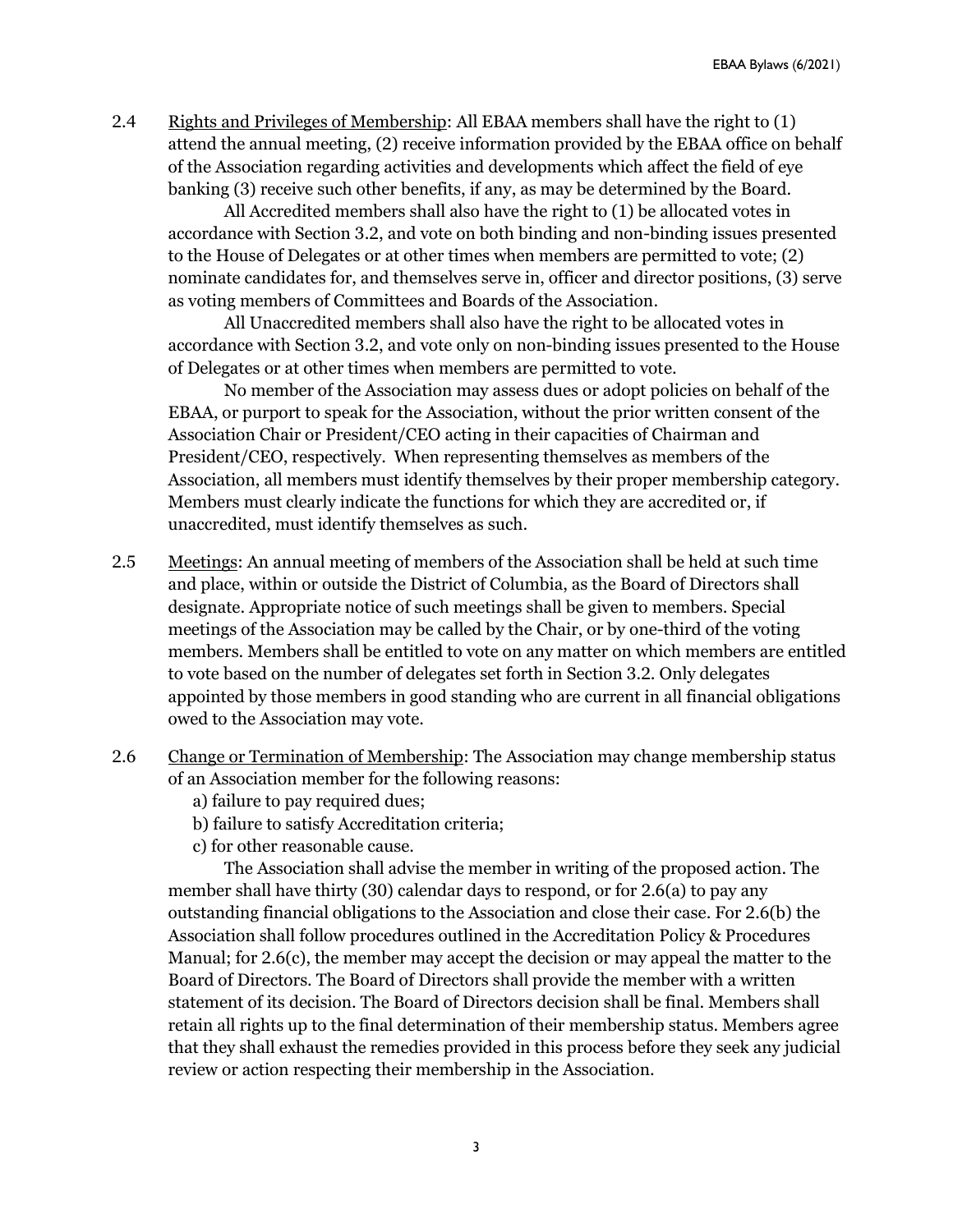- 2.7 Special Board Action on Behalf of the House of Delegates: Any issue which warrants timely action by the Board of Directors on behalf of the House of Delegates (HOD) on matters normally under the purview of the House of Delegates, but which falls in between the scheduled Annual Meeting of Delegates, will be presented to the HOD for confirmation at the Annual Meeting following Board action on the issue. Such action approved by the Board is binding but subject to confirmation by the House of Delegates.
- 2.8 Compliance with the Principles of Professional Conduct: All members are expected to respect the guidelines enunciated in the Principles of Professional Conduct.

#### **ARTICLE 3 - HOUSE OF DELEGATES (HOD)**

- 3.1 Authority: The House of Delegates is authorized to act on matters properly submitted to it, in accordance with general policies of the Association.
- 3.2 Representation:
	- A. Vote Allocation: For the purposes of passing resolutions, and for electing the Speaker of the House, each member in good standing shall be allocated one vote.

 When conducting the business of the association, each Accredited member (Sections 2.4.A, 2.4.B. 2.4.D, 2.4.E) shall be granted votes equal to the ratio of the eye bank's annual dues paid to the total amount of dues paid by voting members, plus one additional vote. The formula may be changed from time to time upon the approval of the House of Delegates.

$$
\left(\begin{array}{cc}\text{each eye bank's dues payment}\\\text{total amount of dues paid by voting banks}\end{array}\right) + \begin{array}{cc} \text{number of banks}\\\text{voting}\end{array}\right) + \begin{array}{cc} 1\,\text{vote}\\\text{per bank}\end{array}
$$

 Votes of members that are part of a group of eye banks or organizations operated as a single entity shall be allocated to the parent organization. Delegates may vote in person, or may vote the proxy of a delegate from the same eye bank or organization or member group of eye banks or organizations (according to section 2.2). Unaccredited members (Section 2.1.C, 2.1.F) shall be entitled to one non-voting delegate, who may attend the House of Delegates meeting but who may not participate in conducting the business of the association.

 Each voting member organization shall notify the Association of its authorized delegate(s) at least thirty (30) days prior to the date of the annual meeting. These delegates will be authorized to vote on behalf of their member organization until a new delegate is appointed or the next annual House of Delegates meeting is called, whichever is earlier.

3.3 Meeting: The House of Delegates shall meet at the Annual Meeting and at such other times and places as the Board of Directors may determine. Members shall be given written notice at least 30 days in advance of any regular meeting of the House of Delegates. The notice may, but need not, describe all matters to be brought before the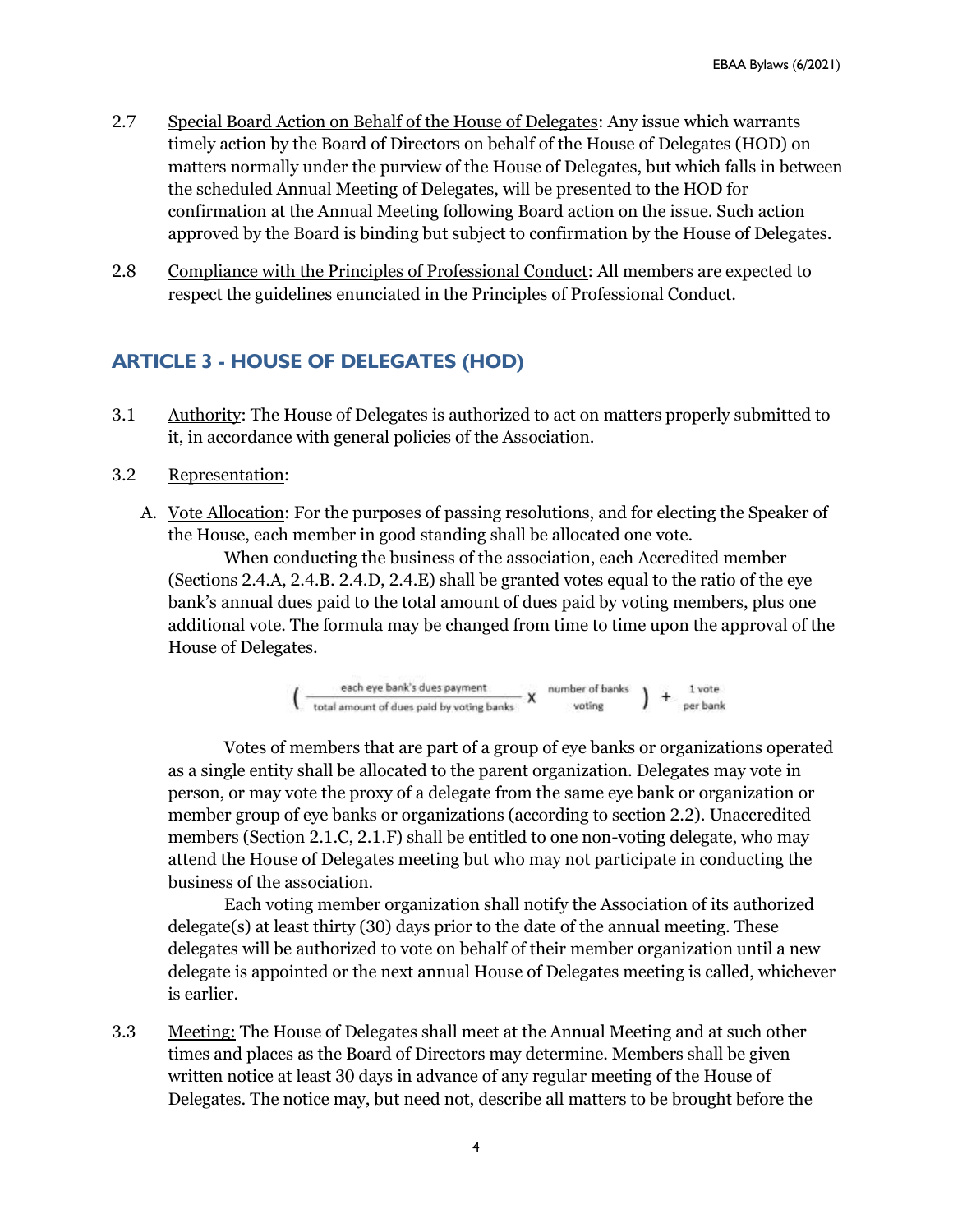House of Delegates at such meeting. Upon a motion duly approved by the House of Delegates, the Chair may recess the business of the House for a reasonable period of time to hold caucuses or related meetings, prior to reconvening the meeting of the House.

- 3.4 House of Delegates Quorum: One-third of the allocated votes in the House of Delegates shall constitute a quorum for the transaction of business at any meeting of the House of Delegates.
- 3.5 House of Delegates Voting: Delegates may vote only if their appointing eye bank or organization is a member in good standing. Matters coming before the House of Delegates for a vote shall be decided by majority vote of those delegates present at a meeting at which a quorum exists, unless a greater proportion is required by law or these Bylaws for a particular matter. In elections with more than two candidates, those candidates receiving a plurality of votes needed to fill all open positions shall be determined to be elected.

### **ARTICLE 4 - BOARD OF DIRECTORS**

- 4.1 Authority: The Board of Directors shall establish policies for the Association and have oversight over its activities.
- 4.2 Composition of Board: The Board of Directors shall be comprised of 13 members to include the current Chair, Chair-Elect, Secretary-Treasurer, Speaker of the House, Medical Advisory Board (MAB) Chair, and six At-Large positions. The Immediate Past Chair and the President/CEO shall be non-voting, ex-officio members of the Board of Directors.

 All members of the Board of Directors, except for the Medical Advisory Board Chair, shall be elected by the delegates to two-year terms, with a maximum of two consecutive terms. The Medical Advisory Board Chair shall be appointed to a single three-year term by the Chair of the Board of Directors and ratified by a majority of the Board of Directors.

- 4.3 Requirements to be Nominated for Board Service: Candidates to be nominated for election to the Board of Directors must, at the time elections are held, be an eye banker or corneal surgeon with at least two years of service on an EBAA Committee.
- 4.4 Multiple Board Members from a Single Eye Bank: Each eye bank or group of eye banks, as defined in Section 3.2, through their employees, consultants, or volunteer leaders, shall hold no more than one (1) position on the Board of Directors. Should an eye bank or group of eye banks hold more than one Board position, whether through acquisition, merger or change of employment, one or more Board members affiliated with the eye bank must resign their positions until that bank holds just one position. The EBAA Board of Directors will consult with the member's CEO to determine which Board member shall serve on the Board.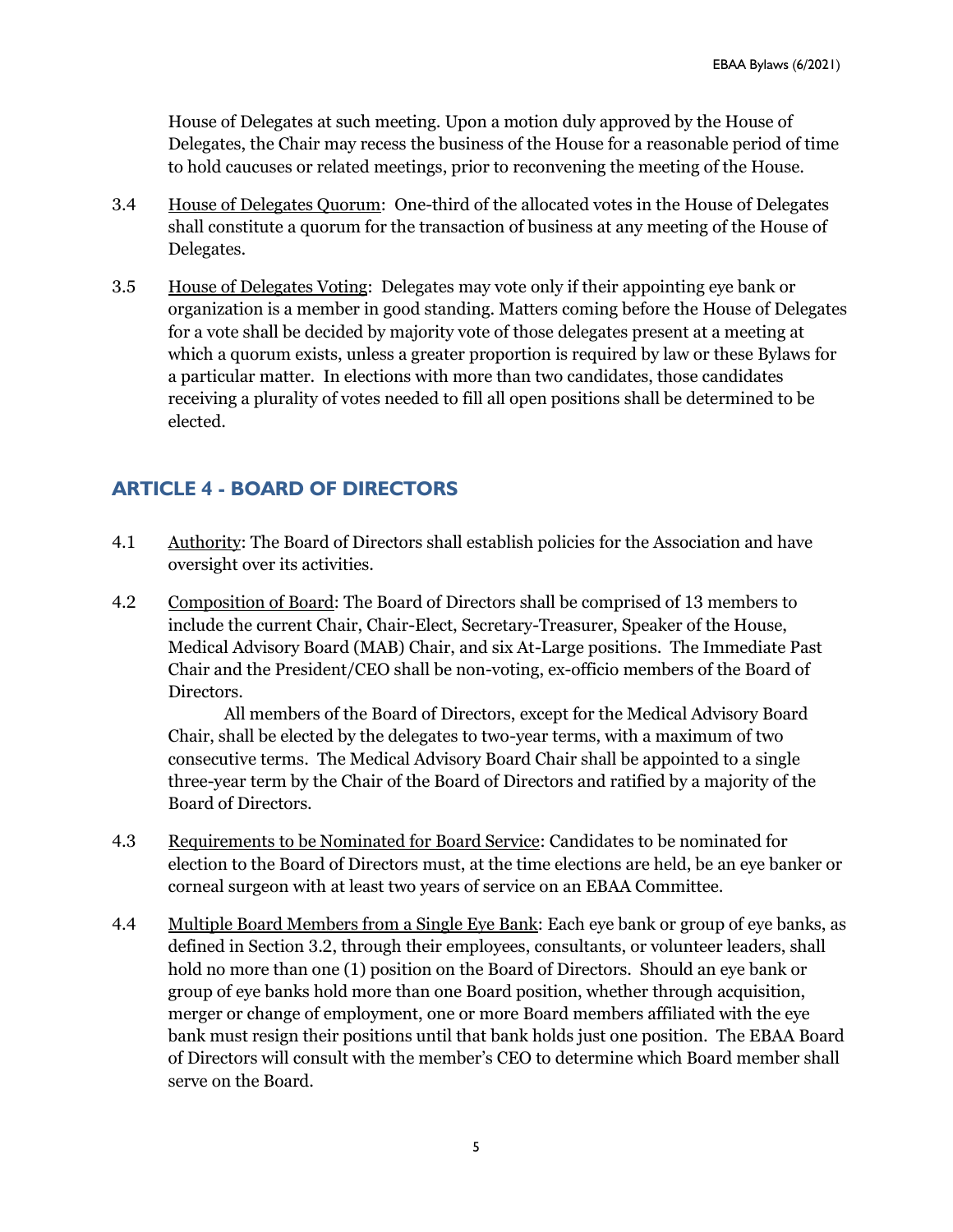- 4.5 Vacancies: A vacancy in the Chair's position will be filled by the Chair-Elect; if the Chair's position is vacated less than one year before that term would have expired, the Chair-Elect may serve his/her full term in addition to the remainder of the previous Chair's term. Any vacancy in any other officer or Director position may be filled until the next Annual Meeting by the Board of Directors.
- 4.6 Resignation and Removal of Directors: Any Director may resign at any time, by written notice to the Chair or President/CEO. Directors may be removed with or without cause, by a two-thirds vote of the Directors in office. A Director shall be removed if he/she fails to attend two consecutive meetings of the Board, provided that upon good cause shown by the Director, the Board may by majority vote reinstate such Director to his/her position.
- 4.7 Governance Committee of the Board: The Board of Directors shall establish a Governance Committee comprised of the current Chair, Chair-Elect, Speaker of the House and two other Directors to be appointed by the Chair and ratified by a majority of the Board of Directors to serve two-year terms. The President/CEO shall be a non-voting member of the Governance Committee. The Governance Committee shall coordinate the functioning of the Board of Directors, monitor the Board's performance, coordinate Board development, orientation and training initiatives and facilitate an effective relationship between the Board and the President/CEO. The Governance Committee shall meet as needed and shall promptly provide to the full Board of Directors reports of its meetings. In other respects, the Governance Committee shall be subject to the procedures provided for operation of the Board of Directors in Section 4.7-4.12.
- 4.8 Meetings: The Board of Directors shall meet in person at least twice each year. The Board will also hold an annual in-person Board orientation and training meeting and will hold at least one electronic meeting each year. Special meetings may be called by the Chair of the Board of Directors, or by a majority of the Directors in office. Reasonable notice of meetings of the Board of Directors shall be given (including at least 30 days' notice for regular meetings), but the notice need not state the business to be transacted at such meeting.
- 4.9 Waiver of Notice: Whenever any notice of any meeting of the Board of Directors is required to be given under a provision of law the Articles of Incorporation or these Bylaws, a waiver thereof in writing, signed by the person(s) entitled to such notice and filed with the records of the meeting, whether before or after the holding thereof, shall be equivalent to the giving of such notice. Presence at any meeting without objection also shall constitute waiver of any required notice.
- 4.10 Quorum and Vote at Meetings. At any meeting of the Board of Directors, a majority of the Directors in office shall be necessary and sufficient to constitute a quorum for the transaction of business. A majority of the votes cast at a meeting of the Board of Directors, duly called and at which a quorum is present, shall be sufficient to take or authorize action upon any matter which may properly come before the meeting, unless the concurrence of a greater proportion is required for such action by statute, the Articles of Incorporation, or these Bylaws. If, at any meeting of the Board of Directors, there shall be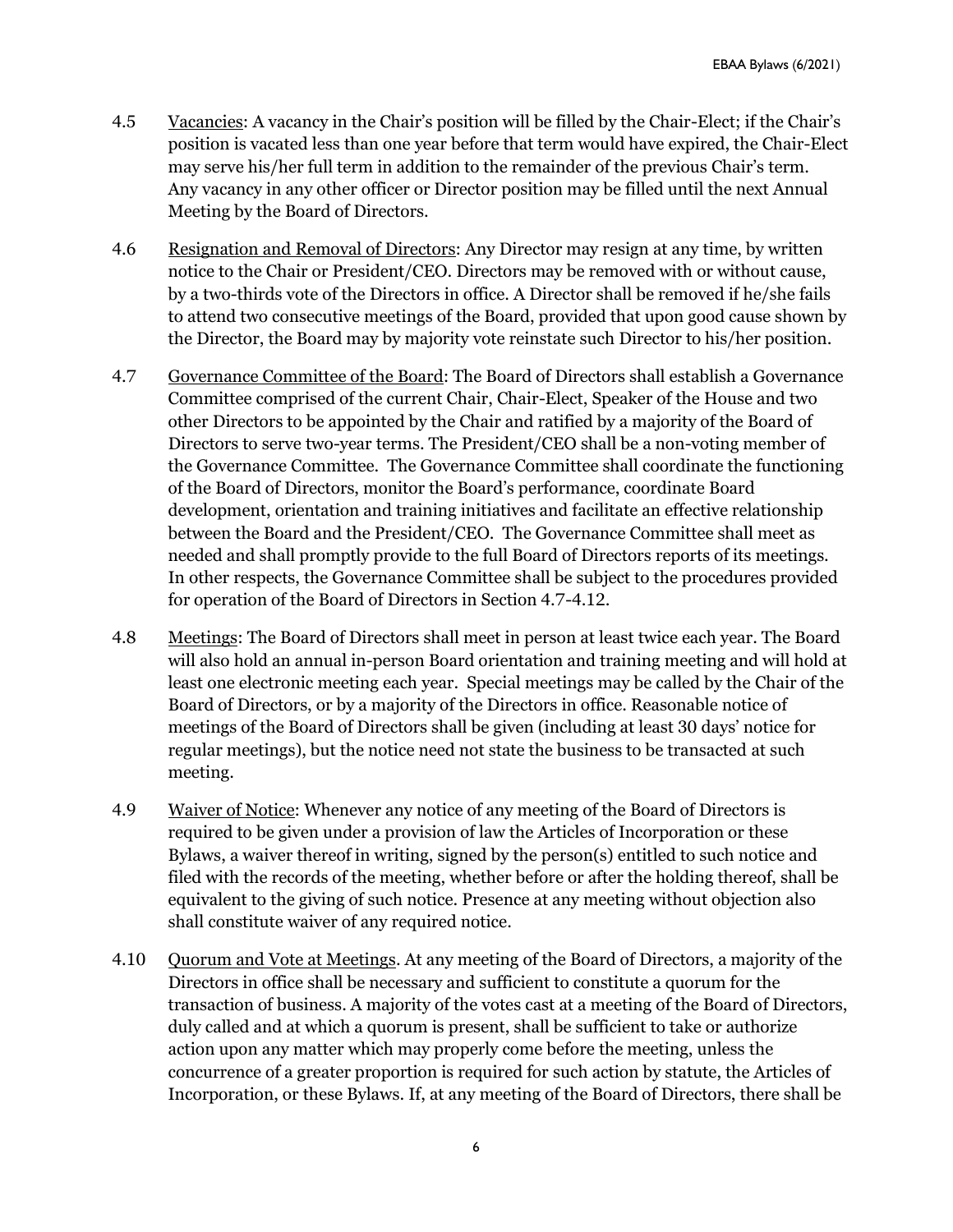less than a quorum present, a majority of those present may adjourn the meeting, without further notice, until a quorum shall be present. At any adjourned meeting at which a quorum shall be present, any business may be transacted which might have been transacted at the meeting as originally noticed.

- 4.11 Electronic Meetings: Members of the Board of Directors may participate in a meeting by use of conference telephone or similar communications equipment by means of which all persons can hear each other. Such participation shall constitute presence at such meeting, and all business of the Association may be transacted in electronic meetings which may properly be transacted at any meeting of the Board.
- 4.12 Action Without Meeting: Notwithstanding any other provision hereof, any action required or permitted to be taken at a meeting of the Board of Directors may be taken without a meeting if written consent, setting forth such action, is signed by each of the Directors and is filed with the minutes of the Board before or after such meeting.
- 4.13 Compensation or Reimbursement: Directors are not entitled to compensation for their services as Directors, but may be entitled to reimbursement for reasonable expenses incurred in discharging their duties on behalf of the Association.

# **ARTICLE 5 - OFFICERS**

- 5.1 Positions: The officers of the Association shall be a Chair, a Chair-Elect, a President/CEO, and a Secretary-Treasurer. They shall exercise such powers and perform such duties as shall be specified herein or determined from time to time by the Board of Directors. In no event shall the Chair and Secretary-Treasurer be the same person. Election or appointment of an officer shall not itself create any contractual rights.
- 5.2 Nomination, Election, and Term of Office: The Governance Committee, in collaboration with the full Board of Directors, shall consider the association's current and anticipated issues and needs, and shall identify the attributes and skills required on the Board of Directors to best address those issues and needs. The Governance Committee will distribute a call for nominations that describes the issues and the corresponding attributes. The Governance Committee may also proactively identify and invite qualified individuals to consider service on the Board.

Nominations shall include biographical information and statements regarding how their personal skills and attributes relate to those sought by the Governance Committee. The Governance Committee shall strive to present at least two candidates for every open position, and may shift candidates to equivalent positions to achieve this goal. The Committee shall transmit a slate of nominees (including appropriate biographical information) to the Members not less than 30 days prior to the House of Delegates Meeting.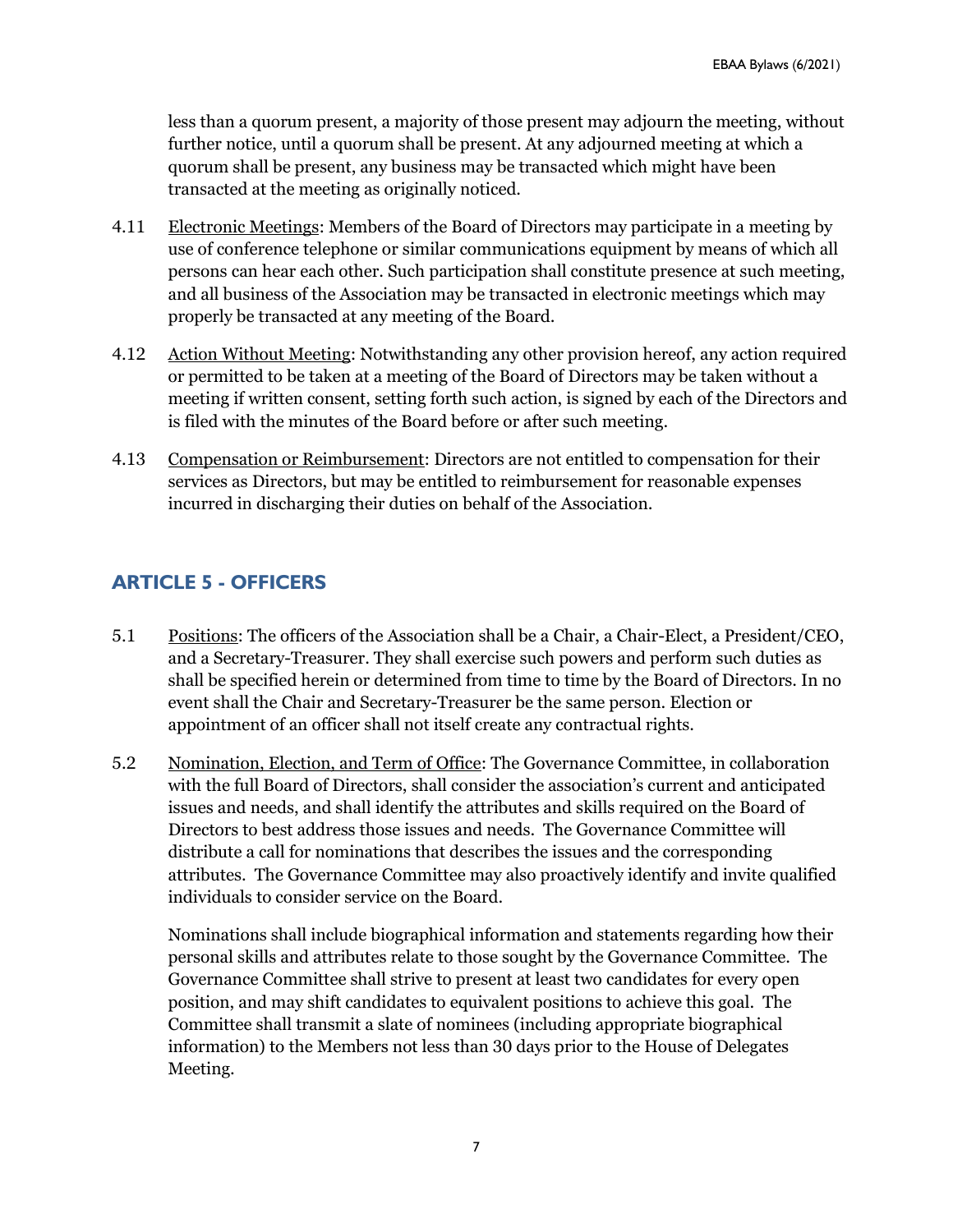- 5.3 Resignation and Removal: Any officer or Director may resign at any time by delivering written notice to the Chair or President/CEO. Any officer may be removed from the Board by the vote of two-thirds of the Directors in office, whenever in their judgment the best interest of the Association will be served thereby. Such removal shall not prejudice the contractual rights, if any, of the person so removed.
- 5.4 President/CEO: The President/CEO shall be a salaried, full-time employee of the Association. The President/CEO shall serve as the chief executive officer of the Association, and shall have general and active management of the business of the Association, subject to the guidance and instruction of the Board. The President/CEO shall manage and direct all functions and activities of the Association, including hiring, supervision, review, and termination of staff, and shall perform such other appropriate functions as may be specified by the Board. The President shall be authorized to enter into and execute on behalf of the Association all contracts, leases, debt obligations, and all other forms of agreements or instruments, whether under seal or otherwise permitted by law, the Articles of Incorporation, and these Bylaws, except where such documents are required by law, the Articles, these Bylaws, or Board resolutions, to be otherwise signed and executed.
- 5.5 Chair: The Chair has the responsibility of presiding at all meetings of the Board of Directors and the Governance Committee and is an ex-officio, non-voting member of all Committees. The Chair, at the annual meeting of the Association and at such other times as may be deemed proper by the Chair or the Board, reports to the Association or the Board concerning the business of the Association, and performs such other appropriate duties as are incident to the office of Chair or as may be requested by the Board.
- 5.6 Chair-Elect: In the absence of the Chair, the Chair-Elect presides at meetings of the Association, the Board, or the Executive Committee at which he/she is present, is a nonvoting, ex-officio member on all Committees of the Association, and performs such other appropriate functions as may be requested by the Board. The Chair-Elect succeeds the Chair in office.
- 5.7 Secretary-Treasurer: The Secretary-Treasurer, directly or through his/her designees:
	- a) is responsible for keeping an accurate record of the proceedings of meetings of the Board of Directors and House of Delegates, and of such other business of the Association as the Board of Directors shall request;
	- b) shall give all notices required by law or these Bylaws, and in general shall perform all duties customary to the office of Secretary;
	- c) has custody of the corporate seal of the Association, and shall have authority to affix the same to any instrument requiring it, and to attest to it, and to the signature of any officer (the Board may give general authority to any other officer to affix the seal of the Association and to attest to it);
	- d) performs such other appropriate functions as usually are incident to the office of Secretary or as may be requested by the Board.

He/she also, directly or through his/her designees: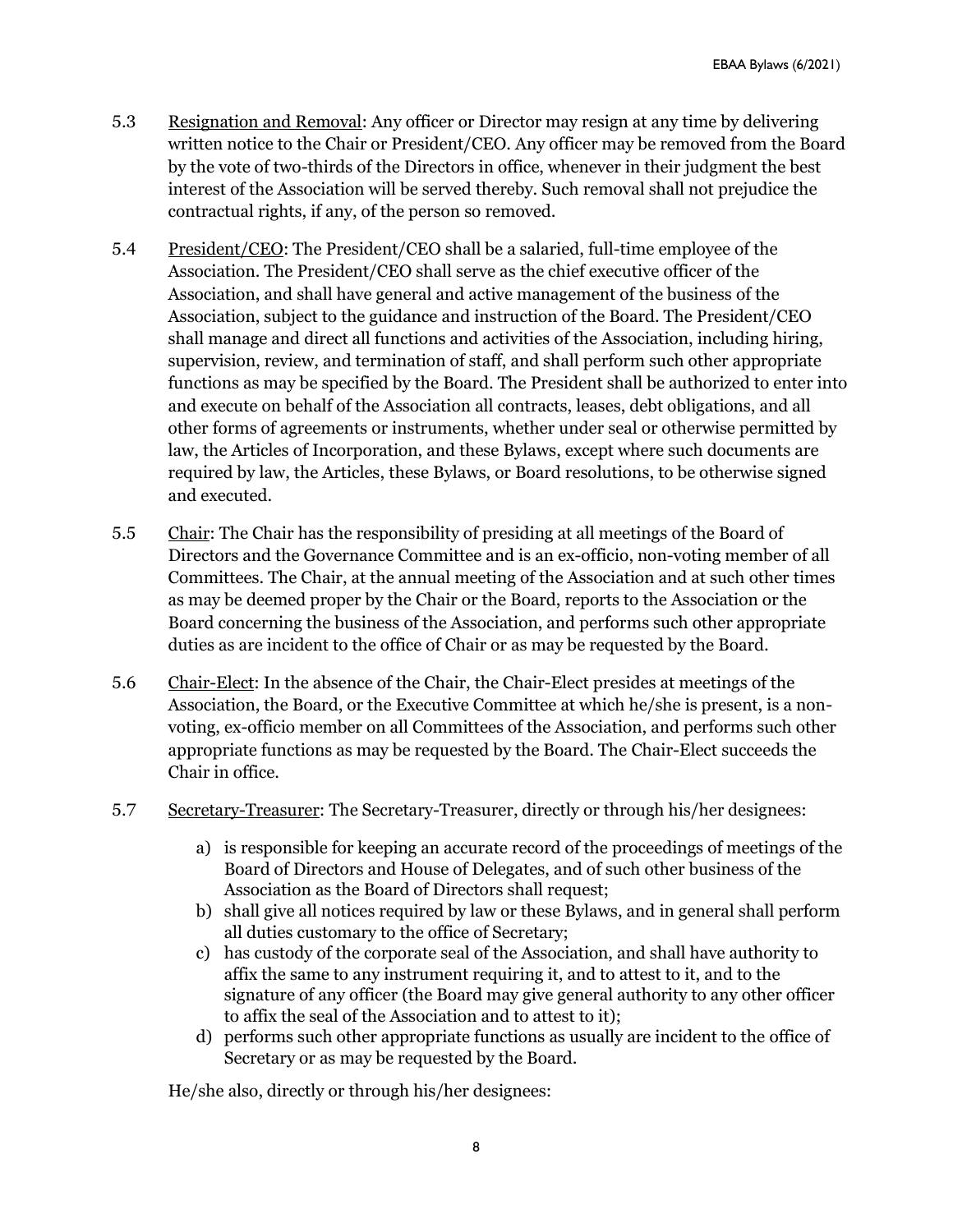- a) serves as the chief financial officer of the Association, and performs all duties customary to the office;
- b) has custody of corporate funds, keeps full and accurate accounts of receipts and disbursements in books belonging to the Association, and deposits all monies and other valuable effects in the name and to the credit of the Association in such depositories as may be designated by the Board of Directors;
- c) disburses the funds of the Association as authorized by the Board of Directors, and at its regular meetings or when the Board of Directors so requests, reports on transactions as Treasurer and on the financial condition of the Association; and
- d) obtains and provides to the Board an annual audit of the financial condition of the Association. Funds of the Association may be drawn only upon the signature of the person(s) designated by the Board.
- 5.8 Assistant Officers: The Board may, but need not, appoint one or more Assistant Secretary-Treasurers to assist the Secretary-Treasurer in the performance of his/her functions, or to perform such functions in their absence.
- 5.9 Compensation: The President/CEO is a full-time employee of the Association and is compensated in accordance with written contractual agreements and Association policies. Other officers of the Association shall be authorized to receive reasonable compensation for services rendered to, and for expenses incurred on behalf of, the Association, only if and to the extent provided in policies adopted by the Board of Directors.

#### **ARTICLE 6 – STANDING COMMITTEES**

#### 6.1 Medical Advisory Board:

 A. The Medical Advisory Board's charge is to address medical policy for eye banking. The Medical Advisory Board establishes medical criteria for eye donations, reviews, and acts on technical procedures, promulgates safety guidelines for technical removal and processing of ocular tissue, and makes recommendations regarding corneal transplantation. The committee meets twice a year, or as needed, to review and consider changes in the medical standards document of the Eye Bank Association of America and other issues relevant to medical policy.

Chair: A Chair of the Medical Advisory Board shall be appointed by the Chair of the Association to serve a three-year term. This individual must be a corneal surgeon with at least five years' experience in eye banking and with at least two years of service on the Medical Advisory Board.

Membership: Total membership for the Medical Advisory Board is not to exceed 35, excluding ex-officio members who sit with the Board. All members shall be officially appointed by the Chair of the Medical Advisory Board in consultation with the Association Chair and President/CEO. Appointments are subject to Board of Director endorsement. Each member is appointed to serve for a three-year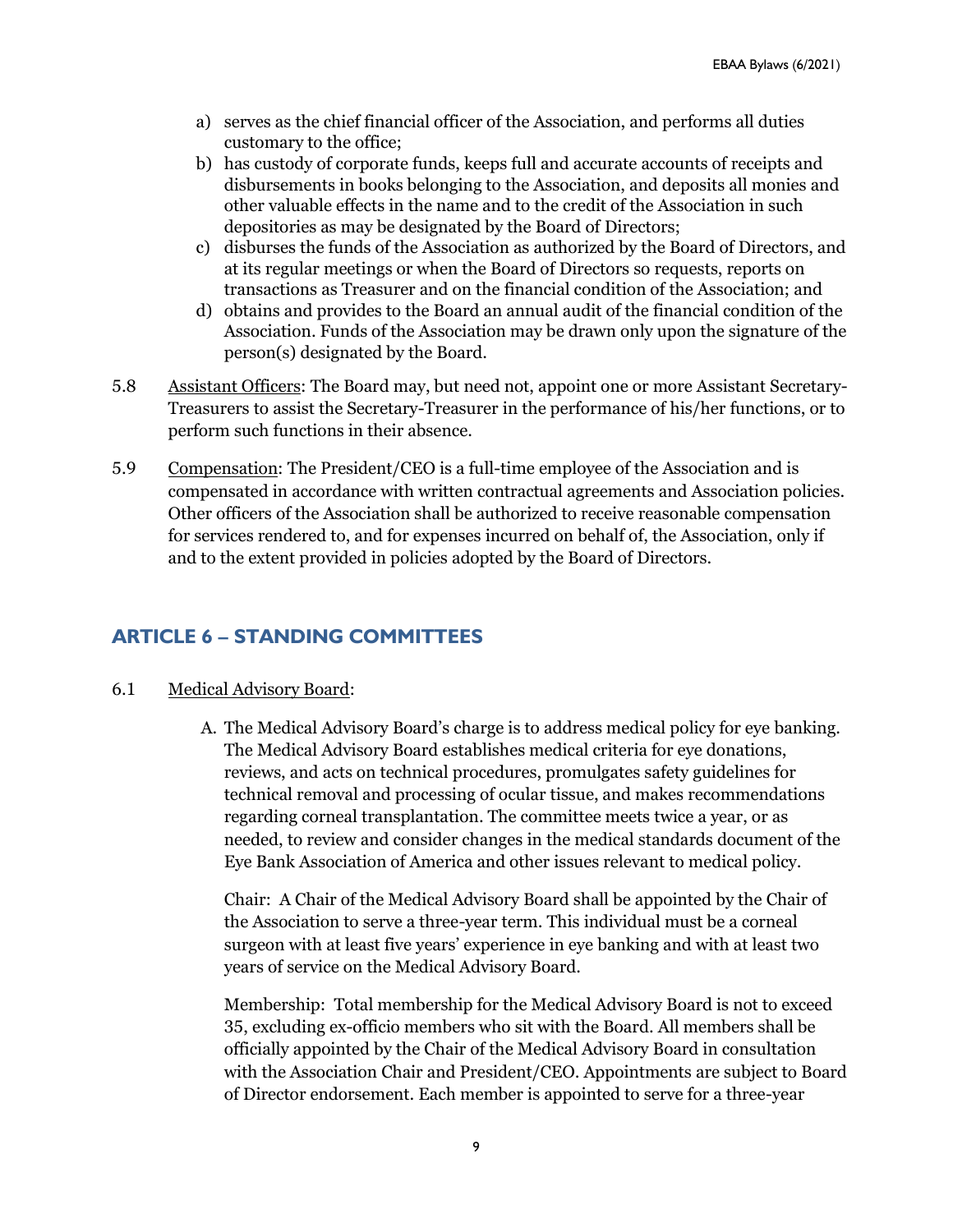period subject to renewal. Terms are staggered. No member serves more than two consecutive terms. A person can be reappointed following a one-year absence.

 The Chair(s) of the Accreditation Board, the Certification Board, and Technician Education Committee serve as ex-officio members of the Medical Advisory Board, with vote. The Association Chair, Vice-Chair and President/CEO, and others as designated, sit as ex-officio members, without vote. An FDA liaison and other liaisons from the transplant community may be appointed to the Board and sit without vote. Consultants may be appointed to the Board and temporarily serve at the pleasure of the Medical Advisory Chair. Vote on specific issues may be accorded to consultants upon the approval of a majority of voting members present. In consultation with the Medical Advisory Board Chair and the Association President/CEO, the Association Chair also appoints a medical review subcommittee and a policy and position research subcommittee.

- B. Medical Review Subcommittee (performance review): The subcommittee's charge is to: review adverse events and documents their occurrence; monitor the efficacy of medical standards and their effectiveness regarding disease transmission. The subcommittee develops outcome measures to monitor areas for performance and outcome improvement. This subcommittee will report directly to the Medical Advisory Board.
- C. Policy & Position Research Subcommittee: This subcommittee's charge is to: examine issues in depth as directed by Medical Advisory Board for purpose of detailed investigation of specific issues for the Medical Advisory Board's consideration. Neither subcommittee shall publish or take any actions other than submitting its reports to the Medical Advisory Board.
- 6.2 Constitution & Bylaws Committee: The Chair shall appoint a Constitution & Bylaws Committee which, as warranted, advises EBAA members concerning any proposed amendments and/or additions to the Constitution & Bylaws. The committee also serves as a membership committee to identify potential members; to receive and evaluate membership applications; to act on the application and report findings to the Board for confirmation.
- 6.3 Accreditation Board: The Association Chair appoints an Accreditation Board, which consists of corneal surgeons with expertise in eye banking and certified technicians (CEBTs). The Association Chair appoints up to two members as Chair(s) of the Accreditation Board. The Chair(s) serves for a two-year term contemporaneous with the term of the Association Chair who appointed him/her (provided that the term shall continue until expiration of the two years, irrespective of whether such Chair continues to serve). They may be reappointed to Chair of the Accreditation Board. Individual Board members are eligible to serve two consecutive three-year terms, unless the needs of the Association warrant an extension. Extenuating circumstances would include circumstances in which an appropriately qualified person is not available to fill the pending vacated position.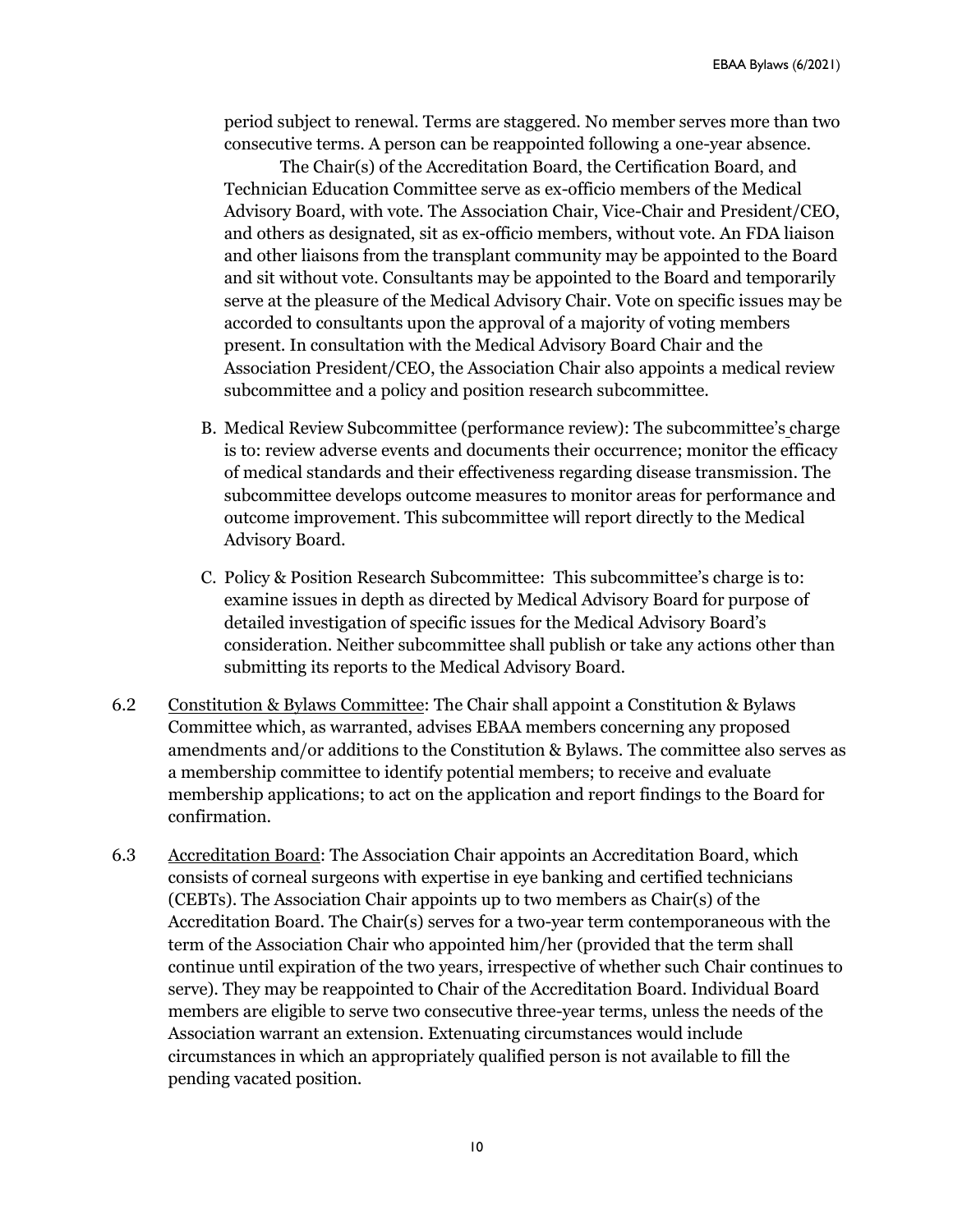- 6.4 Certification Board: The Association Chair appoints a Certification Board, which consists of appropriately qualified persons who serve at the pleasure of the Association Board of Directors. The Certification Board sets and maintains standards for the certification and recertification of eye bank technicians. It is responsible for an assessment process that evaluates the competence of technicians. Membership of the Board consists of up to six individuals:
	- a) three members to respectively represent the areas of continuing education, exam, and technician education,
	- b) one Medical Director with experience in one or more of the above areas,
	- c) one member to represent the Association Board of Directors, and
	- d) one member appointed by the Board of Directors and approved by the House of Delegates.

Category a) serves for a two-year term to coincide with their term of service on the committee they represent, and b), c) and d) for a two-year term that is staggered to provide continuity. Should an individual's position or term on the entity they represent change or expire, a replacement may be appointed by the Board of Directors to complete the remainder of that individual's term on the Certification Board. The Certification Board elects its Chair to serve a two- year term, which may be renewed. Members may be re-appointed or re-elected to serve for a maximum of six consecutive years.

- 6.5 Voting Privileges of Paton Society Members: Members of the Paton Society who are appointed to Association Committees and Boards have voting privileges for said committees.
- 6.6 Other Committees: The Chair, with approval of the Board, may appoint such other standing or special Committees as may be desirable to advance the work of the Association.
- 6.7 Procedures of Committees: The Committees of the Association shall function under rules as nearly equivalent to the rules set forth herein for the Board as may be practicable, unless otherwise specifically provided herein, or unless a Committee chooses to adopt other rules and such are approved by the Association's Chair.

# **ARTICLE 7 - INDEMNIFICATION**

7.1 The Association does hereby indemnify to the maximum extent permitted by law, but only to the extent covered by any insurance of the Association which may from time to time be in force, each Officer, Director, Committee member, employee, agent or representative, and each former such person ("covered persons") against expenses (including attorney's fees), judgments, and fines actually and necessarily incurred by him or her in connection with or arising out of any threatened, pending or completed claim, action, suit, proceeding, issue, or matter of whatever nature, whether civil, criminal, legislative,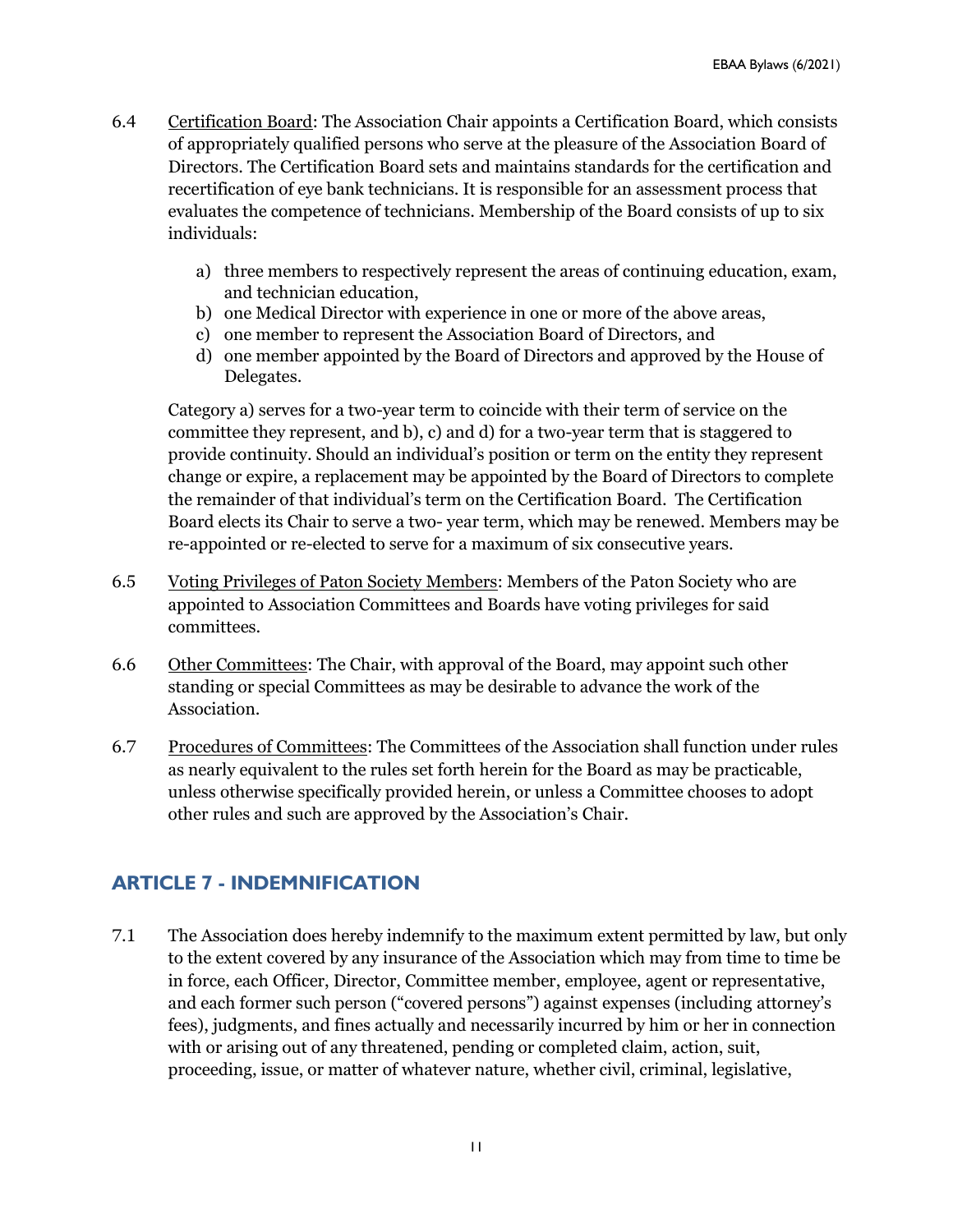administrative or investigative, in which he or she may be involved as a party or otherwise by reason of his or her serving or having served the Association in such capacity

- 7.2 This indemnification includes amounts paid or incurred in connection with reasonable settlements.
- 7.3 This indemnification extends to any criminal action, suit, investigation or proceeding, provided that the same shall be dismissed against such covered person or that he or she shall have been found not guilty. Such indemnification likewise extends to a criminal action, suit, investigation or proceeding that is terminated by a plea of nolo contendere, or its equivalent, or to a charge of misdemeanor, provided that the conduct of the covered person complained of was done in good faith and with the belief that it was in the best interest of the Association and on the reasonable assumption of its legality.
- 7.4 No such reimbursement or indemnification shall relate to any expenses incurred in connection with any matter as to which such covered person has been adjudged to be liable for negligence or misconduct in the performance of his or her duty to the Association, unless and only to the extent that the court determines that despite such adjudication of liability and in view of all the circumstances of the case, such covered person is fairly and reasonably entitled to indemnification for those expenses that the court shall deem proper.
- 7.5 The indemnification shall be in force only upon a determination by the Board of Directors (upon the vote of disinterested directors only), or upon the Board's request by legal counsel, that the standards for such indemnification have been met.
- 7.6 The indemnification provided by this Article shall not preclude any other rights which such covered person may have under any agreement, vote of the Board of Directors or otherwise.

#### **ARTICLE 8 - AMENDMENTS**

- 8.1 Amendment of Articles of Incorporation: The Articles of Incorporation may be altered or amended, or new Articles adopted, in accordance with the provisions of the District of Columbia Nonprofit Corporation Act.
- 8.2 Amendment of Bylaws: A proposal to alter, amend or repeal the Bylaws or to adopt new Bylaws, shall, whenever feasible, be presented by the EBAA Secretary-Treasurer to the House of Delegates for a reasonable period of review and recommendation. This follows action by the Constitution & Bylaws Committee on such and Board of Directors review and approval of the Committee's proposed action. These Bylaws may be altered, amended, or repealed, and new Bylaws may be adopted by the affirmative vote of two-thirds of the House of Delegates at a meeting at which a quorum exists.

 Proposals may be referred by a member of the House of Delegates to the Constitution & Bylaws Committee for consideration and subsequent action by the Board,